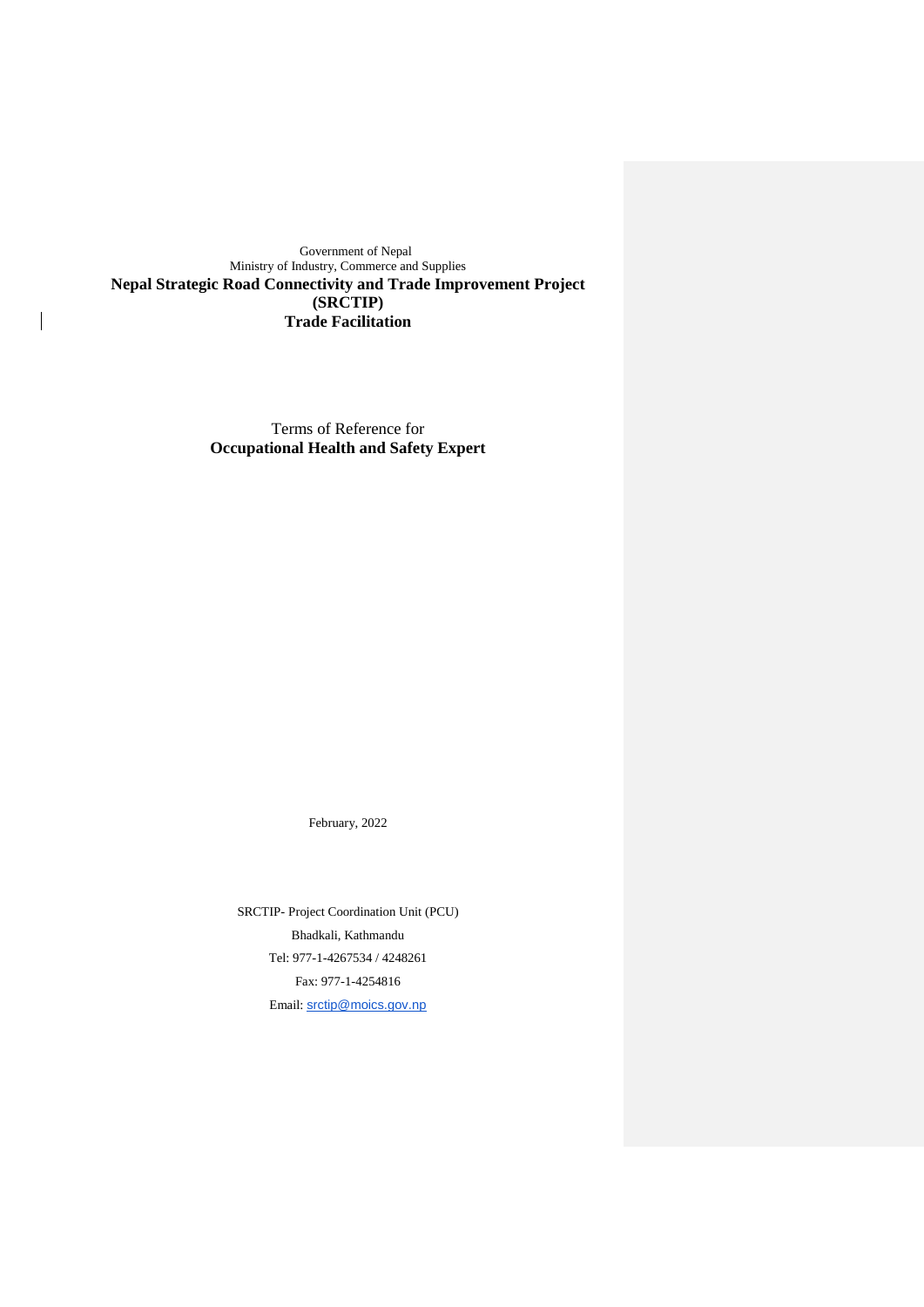### **Terms of Reference (TOR) for Occupational Health and Safety Expert (individual National Consultant)**

# **1. Background**

The Government of Nepal (GoN) is receiving support from the World Bank to improve the efficiency of cross-border trade, including through improving sanitary and phyto-sanitary (SPS) management, cross-border infrastructure and procedures, and trade-related capacity. This support is currently being provided through the trade-related components of two World Bank-financed transport projects, the Nepal Strategic Road Connectivity and Trade Improvement Project (SRCTIP), which have been effective since September 2013 and July 2020 respectively. SRCTIP in particular aims to improve the efficiency and safety of select transport infrastructure, improve the efficiency of cross-border trade, and strengthen capacity for strategic network management in Nepal.

A Project Coordination Unit (PCU) under MoICS manages the implementation of trade-related components of SRCTIP. The PCU undertakes this role in coordination with designated units in the agencies responsible for implementation of various activities to be implemented by Sub-Project Units (SPU) i.e. the Department of Customs (DOC), the Nepal Intermodal Transport Development Board (NITDB), the Department of Food Technology and Quality Control (DFTQC), the Plant Quarantine and Pesticides Management Centre (PQPMC), and Department of Livestock Services (DOLS).

The PCU is responsible for the satisfactory implementation of the project activities under its purview, including compliance with fiduciary requirements, and requirements for assessing and managing environmental and social impacts of the project, and in accordance with the requirements of the World Bank's environmental and social policies and standards, and in the case of the SRCTIP, its Environmental and Social Commitment Plan. For this, the PCU is staffed with the requisite experience and skills for managing the civil works, environmental and social risks and impacts, Occupational Health and Safety (OHS) risks, ensuring Gender Equality and Social Inclusion (GESI), and adhering to standards on financial management, procurement and contract management. The PCU also carries out capacity building activities, documents and shares knowledge and experiences, provides administrative and financial management services, and engages Project Management and Supervision Consultants for regular supervision, monitoring and reporting of project activities. Notably, the effective assessment and management of OHS risks and impacts under the trade-related project activities is critical. MoICS is currently seeking to recruit a well-qualified and highly experienced **OHS Expert** for the PCU and to support broader OHS capacity building.

# **2. Objectives**

The main objectives for recruiting the OHS Expert are to:

- Support the PCU under MoICS and SPUs at DoC, NITDB, DFTQC DoLS, and PQPMC to assess and manage OHS risks and issues related to project activities of SRCTIP including to prepare OHS plans and carry out to check, guide and monitor in working areas of works, services, and goods etc. This includes providing support contractors to operationalize OHS Plans and to liaise with regulatory agencies to ensure that works are conducted in compliance with applicable national safety regulations, and the requirements of the World Bank Environmental and Social Standards (ESSs), safeguard requirements SRCTIP commitments outlined under the ESCP.
- Guide, train, and support capacity building of MoICS staff, project workers, contractors, suppliers and their staff on OHS planning and implementation.

### **3. Scope of Services**

The tasks and scope of services comprise, but not limited to, the following functions: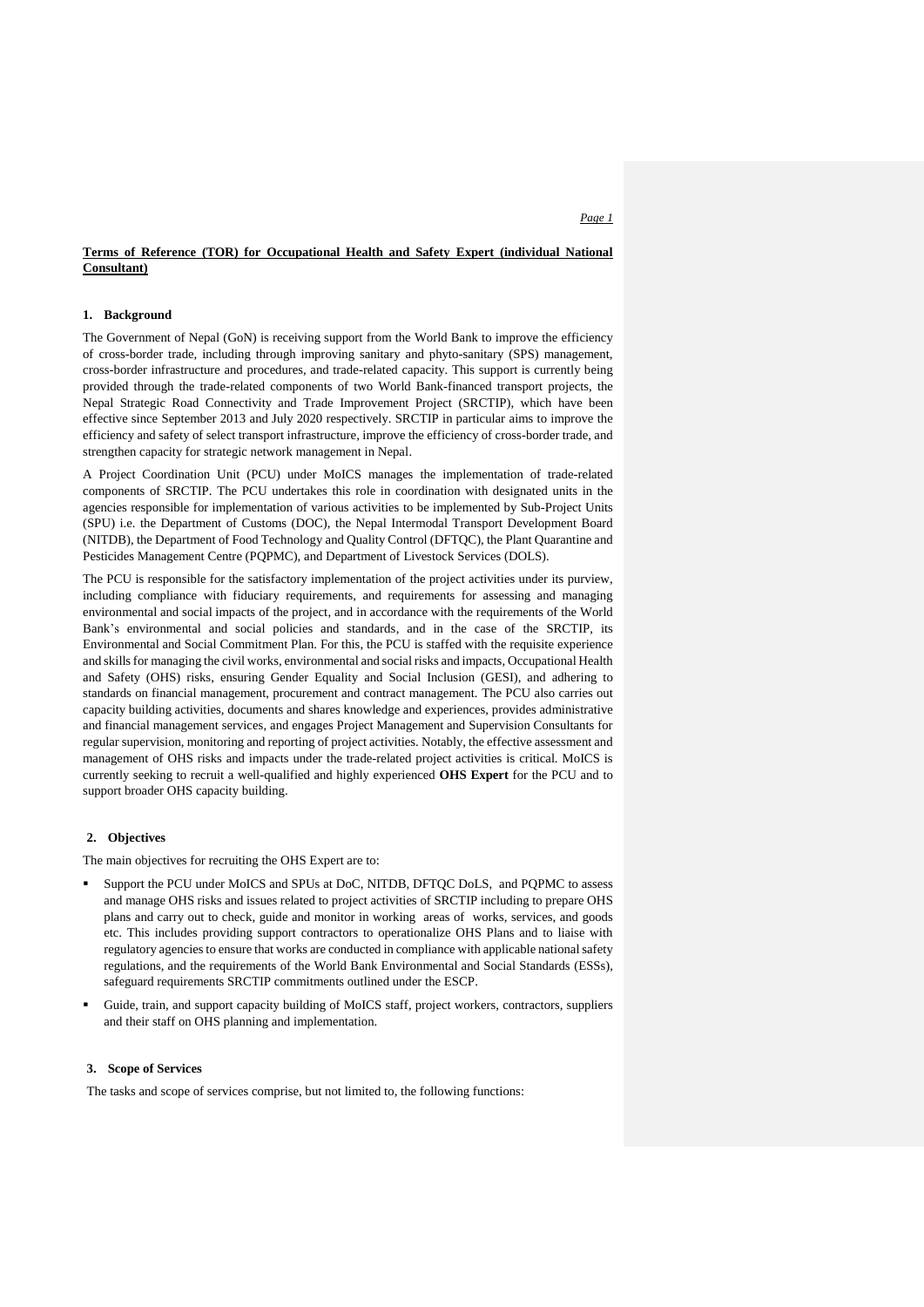- a) Ensure that OHS requirements in accordance with Environmental and Social Impact Assessment (ESIA)/ Environmental and Social Management Plan (ESMP), WBG General Environmental Health and Safety (EHS) Guidelines, ESS2 on Labor and Working Conditions and included in the Labor Management Procedures as applicable for SRCTIP, ILO Guidelines and other internationally accepted OHS requirements are incorporated in the Bidding Document and contractor's requirements for preparing and implementing OHS plans.
- b) Assess and carry out inspections on site to determine hazardous situations/accident prone sites or activities and create, implement and enforce safety instructions that reduce the risk of accidents. S/he should be familiar with and determine which instructions are necessary for the job site and how to enforce them.
- c) Provide support to build the capacity of MoICS, PCU and SPUs in assessing and managing environmental and social risks and impacts (particularly health and safety related), including through the development and delivery of OHS and CHS capacity building activities and trainings. Also includes identifying training and capacity building needs of contractors on OHS‐ related issues, prepare capacity building strategy and implementation plan, within resources available under the projects.
- d) Ensure that the Contractors abide by the OHS provisions in contracts, ESMF , BES/IEE/ ESIA/ ESMP during the execution of construction works.
- e) Ensure that fair working conditions are provided to workers through implementing following activities:
	- i. provide awareness-raising programs for workers at construction sites informing them about their opportunities, rights and duties.
	- ii. ensure that workers are fully aware of the insurance facilities provided under the contract and facilitate claims arising out of injuries, disabilities and death.
	- iii. enforce strictly the provisions of use of labor cards.
	- iv. provision of equal pay for both the men and women for equal volume of works performed.
	- v. provide training on OHS, community health and safety, environmental impacts and mitigation measures to the Contractors including contractors' workers. Provide support in investigating and resolving worker-related complaints and grievances.
- f) Prepare and update periodically the project plan on occupational health safety.
- g) Providing technical support to supplier and builders and PCUs/PIUs personnel in effective planning, designing, and execution of all planned OHS and community health and safety related activities in subprojects .
- h) Train and support Site engineers on the application of OHS related standards and activities as well as CHS aspects.
- i) Coordinate and interact with PCU and the SPUs for the necessary arrangements of OSH- and CHS - related activities in periodic maintenance and upgrading works.
- j) Supervise and assure quality of data collection, provide OHS information to update the Construction Site Monitoring (CMS).
- k) Undertake frequent visits to project sites /accompanying other team members and officials and help to identify and recommend remedial measures for enhancing health and safety performance of the project.
- l) Provide guidance and support to contractors in complying with activities as stated in the OHS requirements and Guidelines to be implemented as part of ESMPs: draft OHS policies, prepare site safety work plan and costs estimates, provide guidance/ support for preparing and or

#### *Page 2*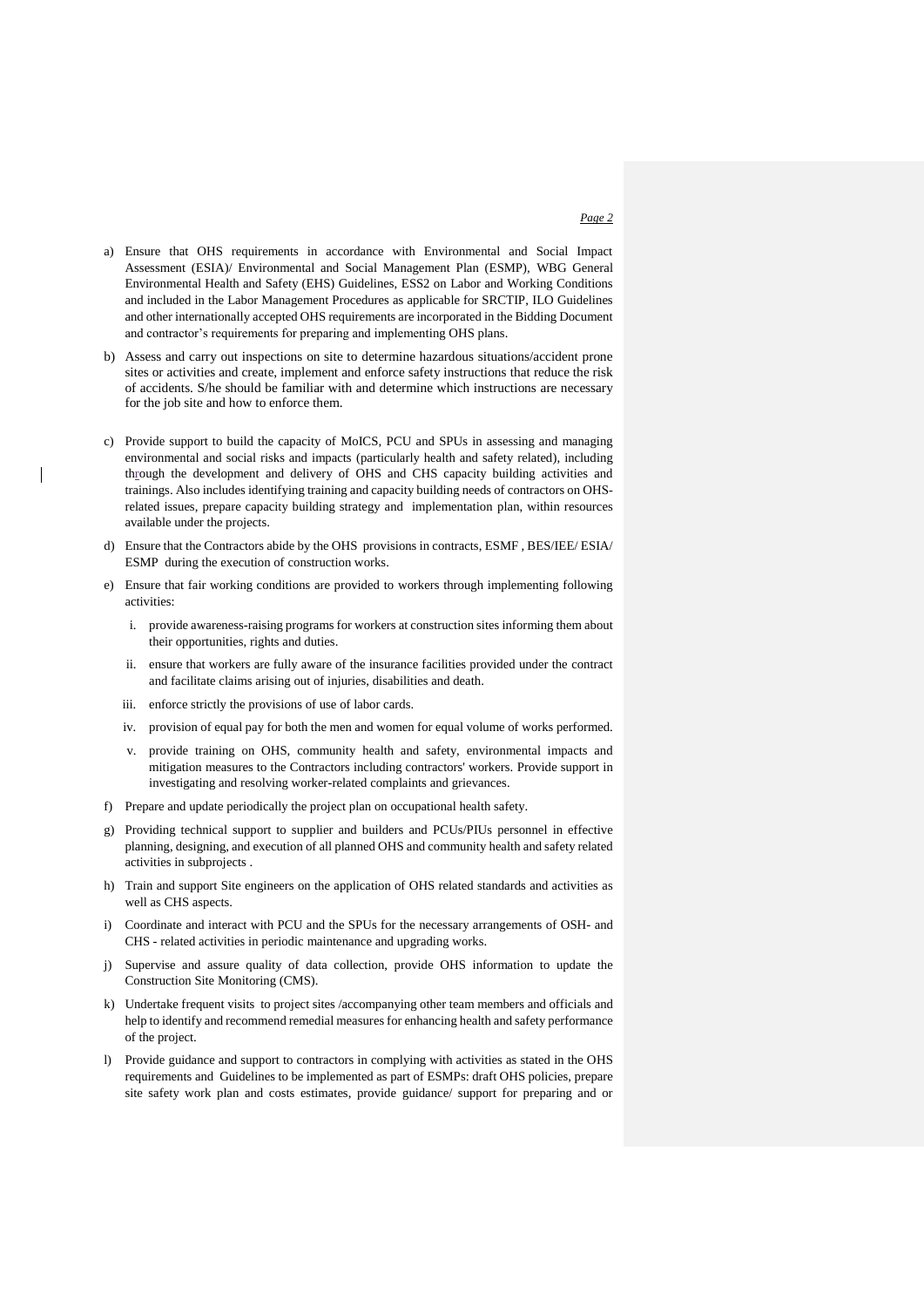forming an incident/accident reporting line, project site inspection checklist and create awareness materials.

- m) Work with environmental and social specialists to carry out community engagement and consultation, and specifically create awareness about the health and safety concerns related to works and labour influx.
- n) Develop necessary OHS and CHS awareness materials to be distributed.
- o) Assist in documenting good practices, report preparation, videos and other relevant materials from the projects and districts as knowledge sharing materials.
- p) Assist M&E officer to carry out research and development as per requirement.
- q) Monitor OHS and CHS practices in contractor's labour camps and construction site in project districts.
- r) Recommend and identify gaps in improving implementation of OSH Guidelines by contractors, PCUs and PIUs.
- s) Supporting and proposing measures to minimize the risk of COVID transmission among workers and with the community. This will include working with the PCU to ensure that project workers adhere to COVID-prevention protocols and other measures in order to minimize the risk of viral transmission between workers and with the community, such as ensuring social distancing on project sites and maintaining standards of hygiene and sanitation.
- **t)** Perform other OHS- and CHS-related duties as assigned by the supervisor.

### **4. Qualification Requirement**

- Education: Bachelor degree in occupational health and safety or related scientific or technical field (engineering, risk assessment, etc.)
- Preferable:

 Qualifications in first aid will be an added advantage. Certification in Occupational Health and Safety Standards (such as ISOs), or as a registered health professional may be considered an advantage

 Experience: Minimum of 7 years relevant work experience especially in the area of OHS in construction and industry works in the supervision of high-risk projects. Preferable. Working experience as an Occupational health and safety specialist in World Bank funded project or in other multilateral Bank funded projects will be preferred. Demonstrated knowledge of World Bank safeguard policies and/or World Bank ESSs, and WBG EHS Guidelines. Working and/or practical knowledge of OHS Standards such as ILO or ISO or OSHA or any internationally accepted standards.

#### **5. Duration of Services**

The consultant will be selected for 3 years with the contract to be renewed after one year of contract date based on the need of project and satisfactory performance of the consultant.

### **6. Supervisor and Reporting Requirements**

#### *Page 3*